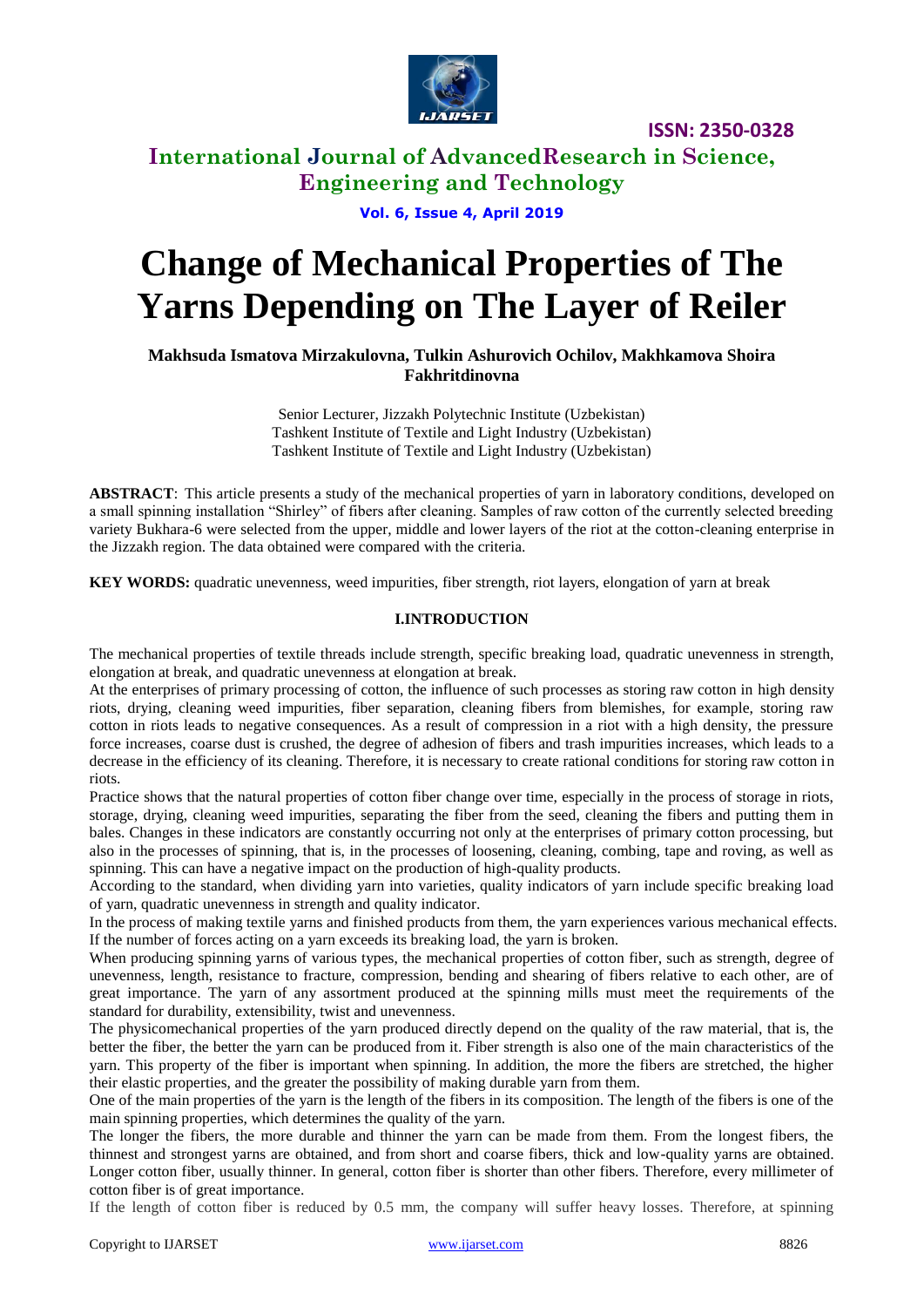

## **International Journal of AdvancedResearch in Science, Engineering and Technology**

## **Vol. 6, Issue 4, April 2019**

enterprises it is necessary to select the type sorting correctly, to choose the optimal parameters of the subsequent technological processes.

In order to develop high-quality yarn in a market economy at the spinning industry, research work was carried out. At the same time, in laboratory conditions, indicators of the quality of yarn produced from fibers stored in various parts of the riot were determined. The results are shown in table-1.

**Table 1**

| The influence of layers of riot and technological processes on yarn quality indicators |                                                |                  |                |         |        |
|----------------------------------------------------------------------------------------|------------------------------------------------|------------------|----------------|---------|--------|
| $N_2$                                                                                  | <b>Indicators</b>                              | Unclaimed cotton | Layers of riot |         |        |
|                                                                                        |                                                |                  | Upper          | Average | Lower  |
|                                                                                        | Yarn breaking load, sN                         | 261,78           | 221.12         | 214,95  | 189,73 |
| ◠                                                                                      | Yarn breaking load, cN / tex                   | 13.02            | 11.11          | 10.75   | 9,61   |
| 3.                                                                                     | Quadratic uneven yarn on breaking load,%       | 3,88             | 6.58           | 4.49    | 16,36  |
| 4.                                                                                     | Yarn elongation at break,%                     | 7.48             | 6.94           | 6,89    | 6,24   |
| 5.                                                                                     | Quadratic uneven elongation of yarn at break,% | 4,02             | 4,8            | 6,7     | 7.9    |

Based on the results obtained, Figures 1-3 show graphs of changes in the breaking load of the yarn, the specific breaking load, quadratic unevenness of the breaking load, elongation at break, quadratic unevenness of the elongation at break depending on the influence of the layers of rebellion and technological processes.



Fig-1. Specific breaking load of yarn and quadratic unevenness on breaking load



Fig-2. Yarn elongation at break and quadratic unevenness of yarn elongation at break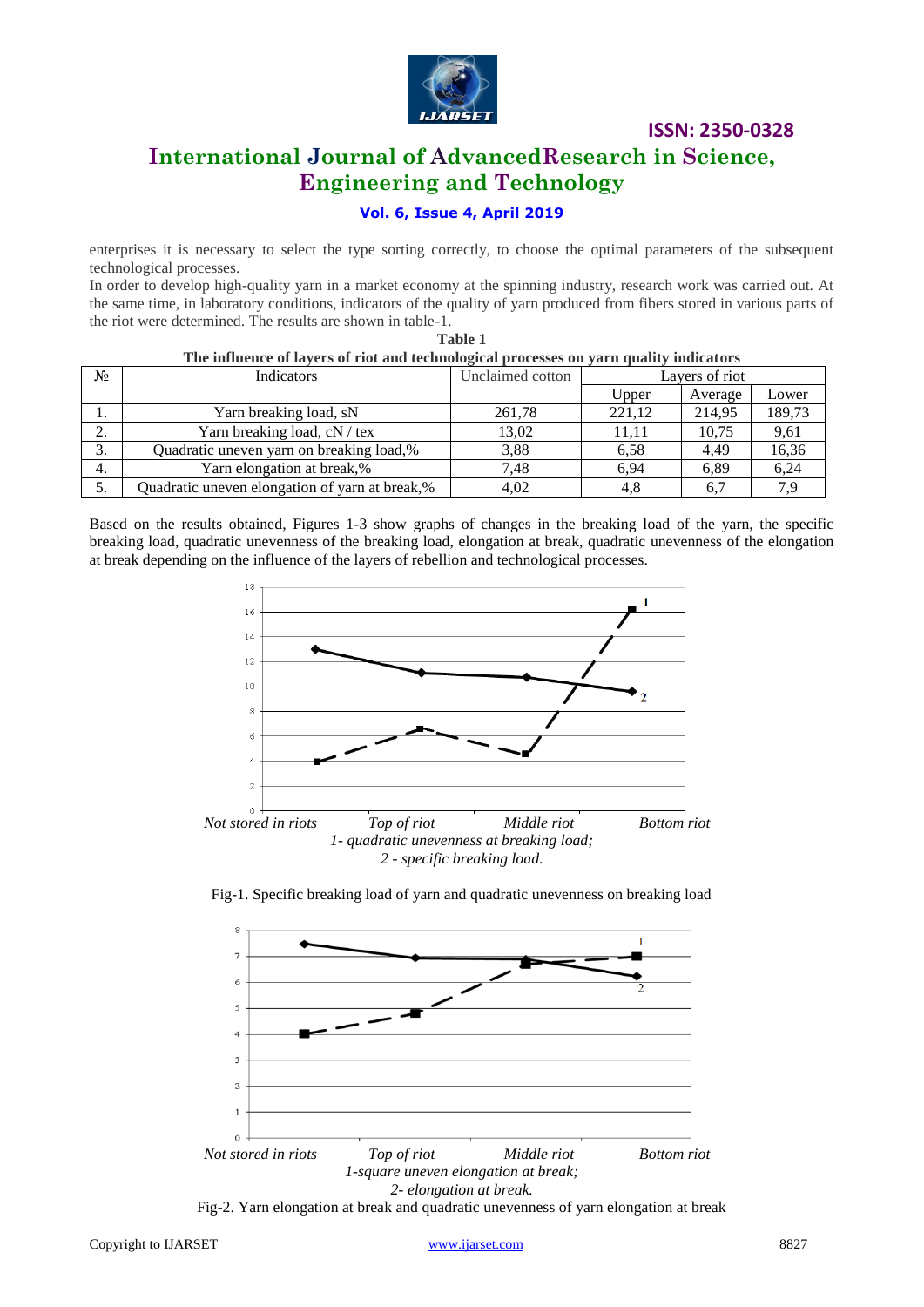

# **International Journal of AdvancedResearch in Science, Engineering and Technology**

**ISSN: 2350-0328**

**Vol. 6, Issue 4, April 2019**



#### Fig-3. Yarn breaking load change.

When comparing the obtained results with indicators of yarn produced from cotton not stored in riots, it can be noted that the breaking load of yarn produced from cotton stored in the upper part of the riot decreased by 15.5%, the specific breaking load by 14.7%, quadratic unevenness for breaking load increased by 41.1%, elongation at break by 7.2% decreased, and quadratic unevenness at break increased by 16.2%, breaking load of yarn produced from cotton stored in the middle part of the riot reduced cumming by 17.9%, specific breaking load by 17.4%, quadratic unevenness of breaking load increased by 13.6%, elongation at break by 7.9% decreased, and quadratic unevenness at elongation at breaking increased by 33.0 %, the breaking load of the yarn produced from cotton stored in the lower part of the riot decreased by 27.5%, the specific breaking load by 26.2%, the quadratic unevenness of the breaking load increased by 74.3%, the elongation at break was reduced by 6.6 %, and the quadratic unevenness in elongation at break increased by 42.6%.

Analysis of the research results shows that as a result of storing cotton in riots with high density, the yarn decreased the breaking load, the specific breaking load, increased the quadratic unevenness of the breaking load, decreased elongation at break, and the quadratic unevenness at elongation at break increased.

When cotton is stored in riots, the quality indicators of the fiber deteriorate and the unevenness of the yarn produced increases.

According to the results, the breaking load of yarn decreased from 17.9% to 27.5%, the specific breaking load decreased from 14.7% to 26.2%, quadratic unevenness increased from 13.6% to 74.3%, elongation at rupture decreased from 6.6% to 7.9%, quadratic unevenness in elongation at break increased from 16.2% to 42.6%. As can be seen from the analysis of the results, it is advisable to produce the yarn from cottonwood without storing it in riots.

After studying the physicomechanical properties of yarn produced under the influence of various technological processes from cotton of different layers of riot, the obtained test results were substantiated, i.e. strength and specific breaking load of the yarn were compared according to the criteria of Fisher and Student.

Compare the results of the tests according to the criteria of Fisher and Student.

By yarn strength

Yarn made from the cotton of the upper layers of the riot

$$
S_1^2 = 10,15^2 = 103
$$
  $y_1 = 261,78$ 

Yarn produced after the cleaning process

$$
S_2^2 = 15,73^2 = 247,4 \ y_2 = 221,26
$$

$$
F_p = \frac{247,4}{103} = 2,04
$$

$$
F_p = 2,04 < 3,18 = t_c
$$

According to the Fisher criterion, the variance of the yarn is the same and their average is equal. *Xo* .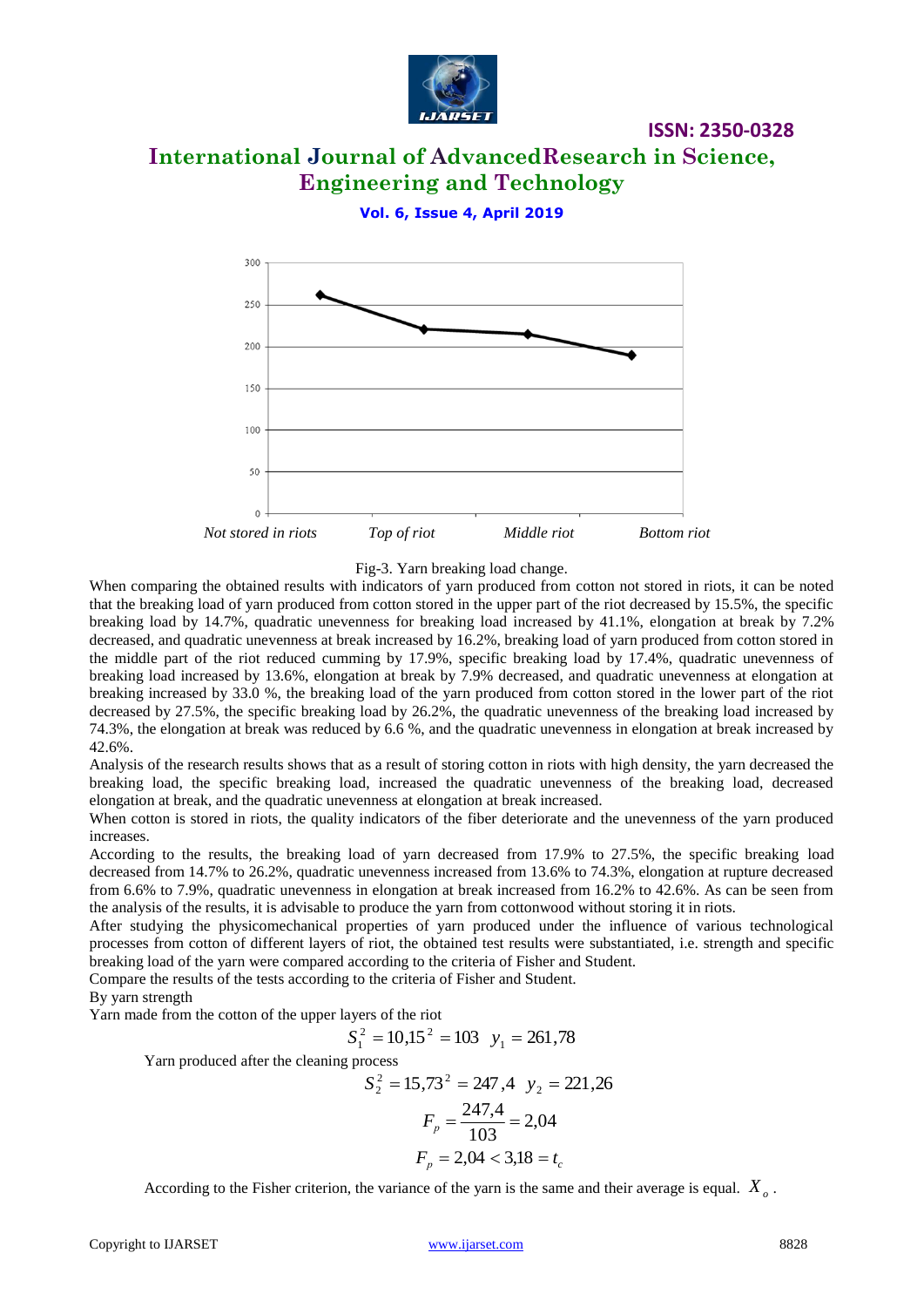

## **International Journal of AdvancedResearch in Science, Engineering and Technology**

### **Vol. 6, Issue 4, April 2019**

Average dispersion

$$
S^{2}\{y\} = \frac{(m-1)S_{1}^{2}\{y\} + (m-1)S_{2}^{2}\{y\}}{m_{1} + m_{2} - 2} = \frac{(10-1) \cdot 103 + (10-1) \cdot 247,4}{10 + 10 - 2} = 175,2
$$

According to the criterion of Styudenta

$$
t_R = \frac{\left(y_1 - y_2\right)}{S^2 \{y\}} \sqrt{\frac{m_1 \cdot m_2}{m_1 + m_2}} = \frac{261,78 - 221,26}{175,2} \sqrt{\frac{10 \cdot 10}{10 + 10}} = 0,51
$$
  

$$
t_R = 0,51 < 3,18 = t_c
$$

By Student's criterion, the average values of these threads are considered the same. By breaking load of yarn

Yarn made from the cotton of the upper layers of the riot

 $S_1^2 = 0,51^2 = 0,26$   $y_1 = 13,02$ 

Yarn produced after the cleaning process

$$
S_2^2 = 0.79^2 = 0.62 \quad y_2 = 11.06
$$

$$
F_x = \frac{0.62}{0.26} = 2.4
$$

$$
F_x = 2.4 < 3.18 = t_c
$$

According to the Fisher criterion, the variance of the yarn is the same and their average is *Xo* . Average dispersion

$$
S^{2}\{y\} = \frac{(m-1)S_{1}^{2}\{y\} + (m-1)S_{2}^{2}\{y\}}{m_{1} + m_{2} - 2} = \frac{(10-1) \cdot 0.26 + (10-1) \cdot 0.62}{10 + 10 - 2} = 0.44
$$

According to the criterion of Styudenta

$$
t_R = \frac{(y_1 - y_2)}{S^2 \{y\}} \sqrt{\frac{m_1 \cdot m_2}{m_1 + m_2}} = \frac{13,02 - 11,06}{0,44} \sqrt{\frac{10 \cdot 10}{10 + 10}} = 9,8
$$
  

$$
t_R = 9,8 \succ 3,18 = t_c
$$

According to the student's criterion, the average values of these threads are considered the same. By yarn strength

Yarn made from cotton of middle layers of riot

$$
S_1^2 = 14,56^2 = 211,9
$$
  $y_1 = 221,12$ 

Yarn produced after the cleaning process

$$
S_2^2 = 15,87^2 = 251,9 \ y_2 = 209,50
$$

$$
F_x = \frac{251,9}{211,9} = 1,19
$$

$$
F_x = 1,19 < 3,18 = t_c
$$

According to the Fisher criterion, the variance of the yarn is the same and their average is *Xo* . Average dispersion

$$
S^{2}\{y\} = \frac{(m-1)S_{1}^{2}\{y\} + (m-1)S_{2}^{2}\{y\}}{m_{1} + m_{2} - 2} = \frac{(10-1) \cdot 211.9 + (10-1) \cdot 251.9}{10 + 10 - 2} = 231.9
$$

According to the criterion of Styudenta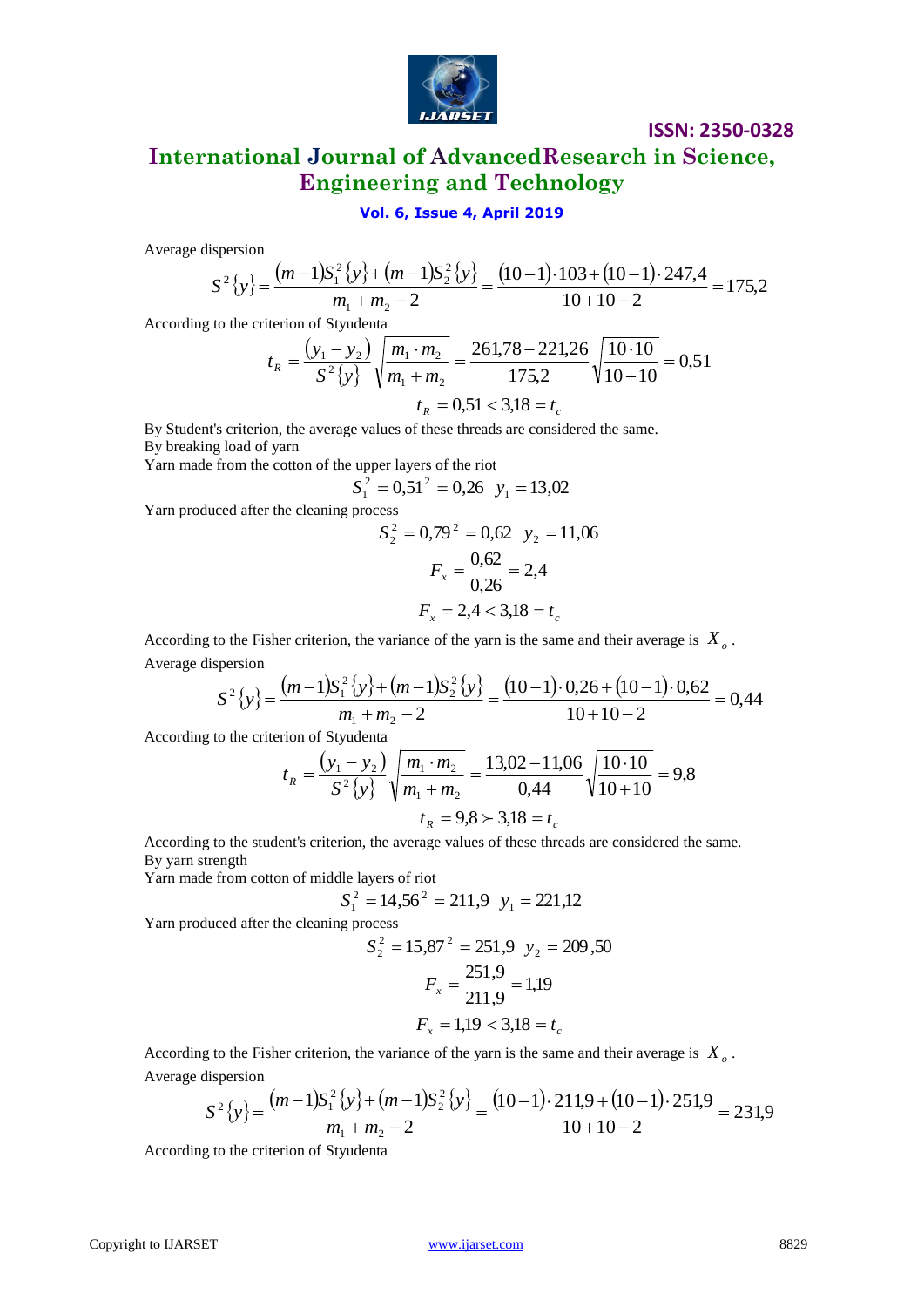

## **International Journal of AdvancedResearch in Science, Engineering and Technology**

#### **Vol. 6, Issue 4, April 2019**

$$
t_R = \frac{\left(y_1 - y_2\right)}{S^2 \{y\}} \sqrt{\frac{m_1 \cdot m_2}{m_1 + m_2}} = \frac{221,12 - 209,5}{231,9} \sqrt{\frac{10 \cdot 10}{10 + 10}} = 0,11
$$
  

$$
t_R = 0,11 < 3,18 = t_c
$$

According to the Styudenta criterion, the average values of these threads are considered the same. By specific breaking load

Yarn made from cotton of middle layers of riot

$$
S_1^2 = 0.73^2 = 0.53
$$
  $y_1 = 11.11$ 

Yarn produced after the cleaning process

$$
S_2^2 = 0,81^2 = 0,66 \quad y_2 = 10,63
$$
\n
$$
F_x = \frac{0,66}{0,53} = 1,25
$$
\n
$$
F_x = 1,25 < 3,18 = t_c
$$

According to the Fisher criterion, the variance of the yarn is the same and their average is *Xo* . Average dispersion

$$
S^{2}\{y\} = \frac{(m-1)S_{1}^{2}\{y\} + (m-1)S_{2}^{2}\{y\}}{m_{1} + m_{2} - 2} = \frac{(10-1) \cdot 0.53 + (10-1) \cdot 0.66}{10 + 10 - 2} = 0.60
$$

According to the criterion of Styudenta

$$
t_R = \frac{\left(y_1 - y_2\right)}{S^2 \{y\}} \sqrt{\frac{m_1 \cdot m_2}{m_1 + m_2}} = \frac{11,11 - 10,63}{0,60} \sqrt{\frac{10 \cdot 10}{10 + 10}} = 1,76
$$
  

$$
t_R = 1,76 < 3,18 = t_c
$$

According to the Styudenta criterion, the average values of these threads are considered the same. By yarn strength

Yarn made from cotton undercoat riot

$$
S_1^2 = 9.65^2 = 93.12
$$
  $y_1 = 214.95$ 

Yarn produced after the cleaning process

$$
S_2^2 = 31,03^2 = 962,9
$$
  $y_2 = 189,73$   
 $F_x = \frac{962,9}{93,12} = 10,34$   
 $F_x = 10,34 \succ 3,18 = t_c$ 

According to the Fisher criterion, the variance of the yarn is the same and their average is *Xo* . Average dispersion

$$
S^{2}\{y\} = \frac{(m-1)S_{1}^{2}\{y\} + (m-1)S_{2}^{2}\{y\}}{m_{1} + m_{2} - 2} = \frac{(10-1) \cdot 93,12 + (10-1) \cdot 962,9}{10 + 10 - 2} = 528
$$

According to the criterion of Styudenta

$$
t_R = \frac{\left(y_1 - y_2\right)}{S^2 \{y\}} \sqrt{\frac{m_1 \cdot m_2}{m_1 + m_2}} = \frac{214,95 - 189,73}{528} \sqrt{\frac{10 \cdot 10}{10 + 10}} = 0,11
$$
  

$$
t_R = 0,11 < 3,18 = t_c
$$

According to the Styudenta criterion, the average values of these threads are considered the same. By specific breaking load

Yarn made from cotton undercoat riot